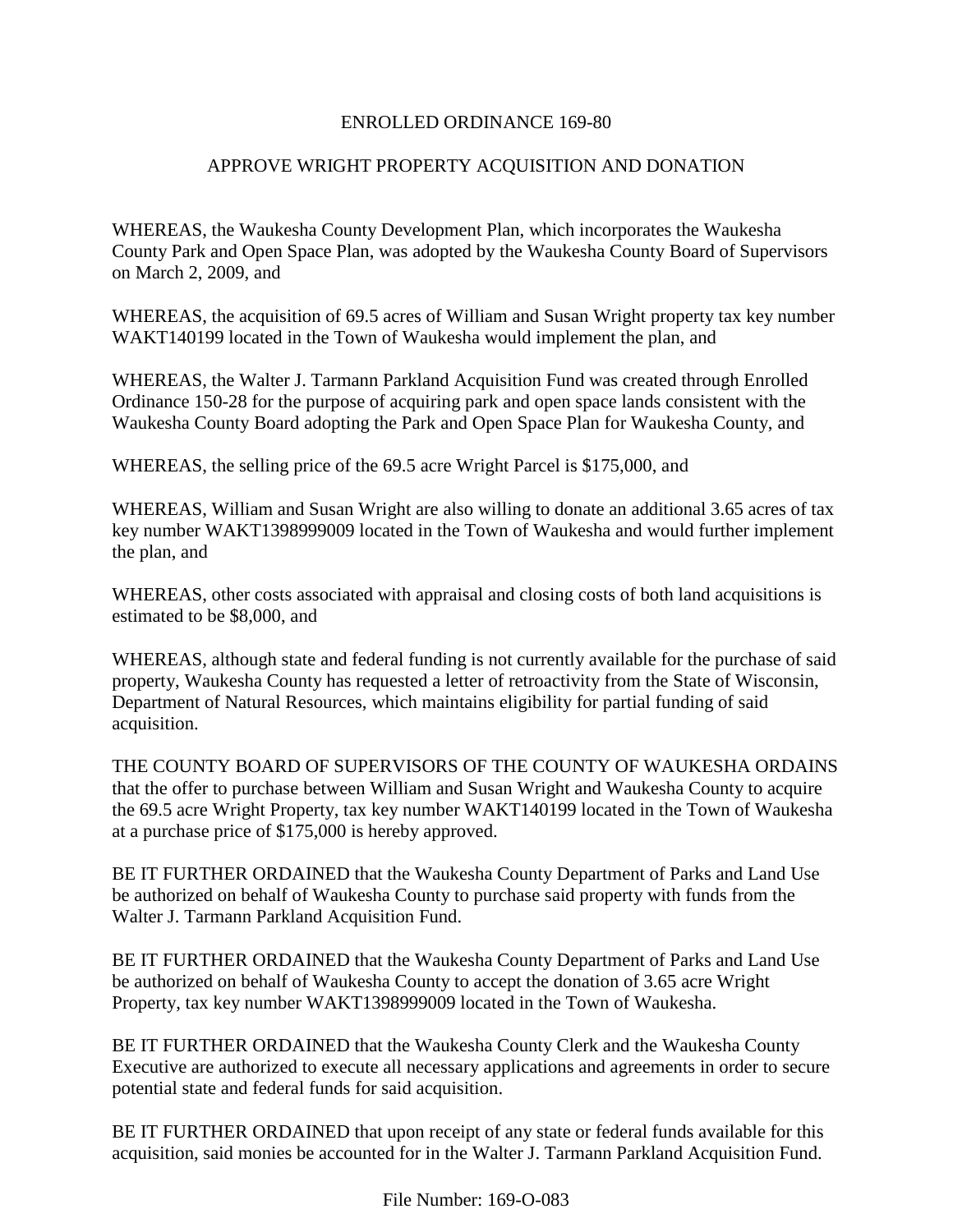## FISCAL NOTE

## WRIGHT PROPERTY ACQUISITION AND DONATION

This ordinance authorizes the County Parks and Land Use Department's Walter J. Tarmann Parkland Acquisition Fund to purchase 69.5 acres, as well as accept a donation of 3.65 acres of land in the Town of Waukesha. The negotiated selling price is \$175,000 (approximately \$2,500) per acre), and the department management estimates related property acquisition costs of \$8,000 for a total cost estimated at \$183,000. There is sufficient expenditure authority remaining in the 2014 Tarmann Fund budget to cover land acquisition and related costs.

The County has requested a letter of retroactivity from the State of Wisconsin Department of Natural Resources (DNR). Upon receipt, the Department may be eligible to receive a Stewardship Grant Reimbursement in the future for approximately half of the land purchase price, to partially offset the cost of this land acquisition.

Linda Withowski

Linda G. Witkowski Budget Manager 11/24/2014

**ST**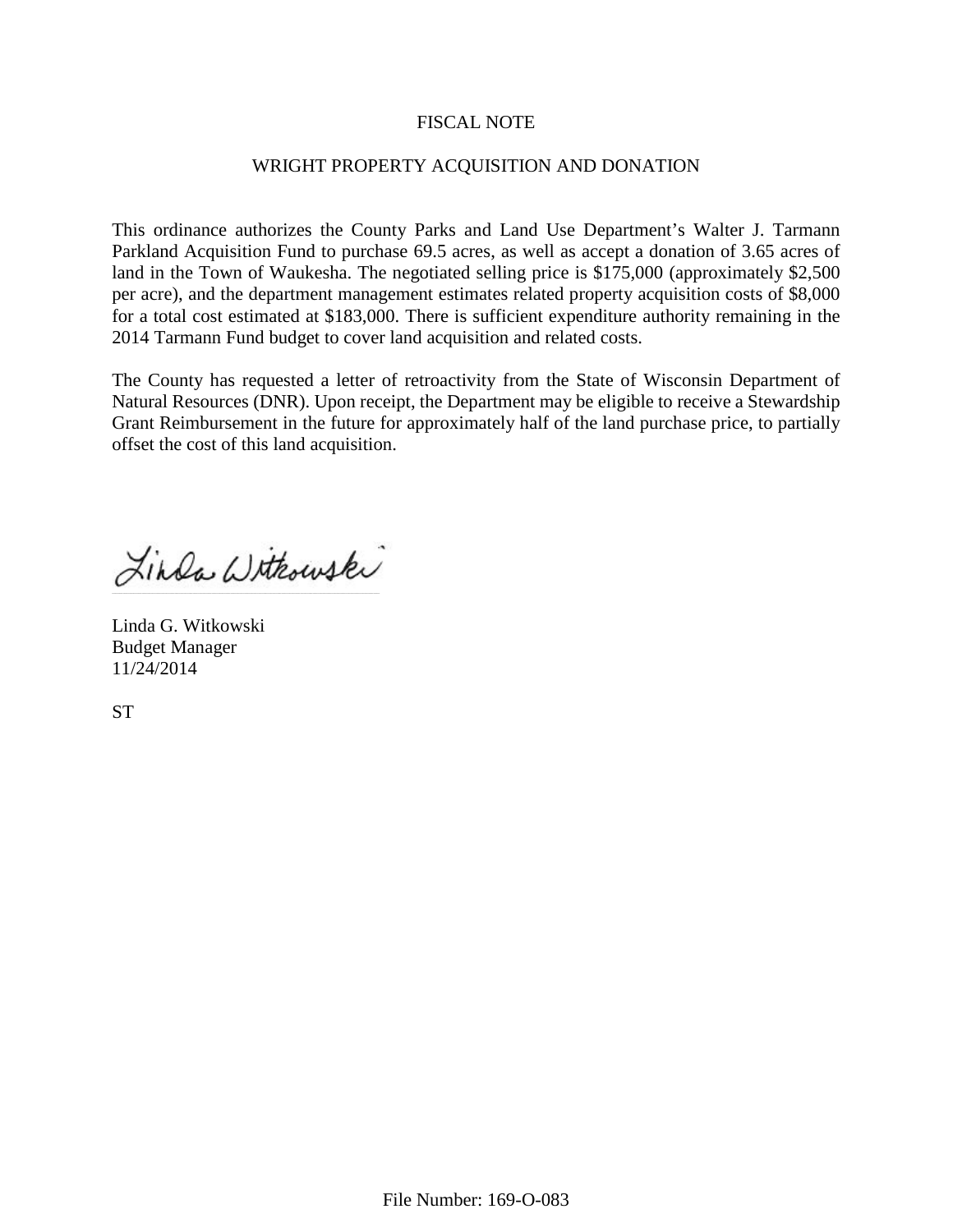### APPROVE WRIGHT PROPERTY ACQUISITION AND DONATION

Presented by: Land Use, Parks and **Environment Committee** 

refu Pauline T. Jaske, Chair

Jim Batzko

Jennifer Grant

eith Hammitt

Eric Highum

Approved by: **Finance Committee** 

O. Demini Heinrich, Chai Eric Highum Richard Morris

Larry Nelso

Duane E. Paulson

**Steve Whittow** 

Thomas J. Schellinger

William J. Zabórowsk

The foregoing legislation adopted by the County Board of Supervisors of Waukesha County, Wisconsin, was presented to the County Executive on:

Date: 12/16/14 Ususes theer Kathleen Novack, County Clerk

The foregoing legislation adopted by the County Board of Supervisors of Waukesha County, Wisconsin, is hereby:

| Approved: |  |
|-----------|--|
| Vetoed:   |  |

Date:  $12 - 22 - 1$ 

Daniel P. Vrakas, County Executive

169-O-083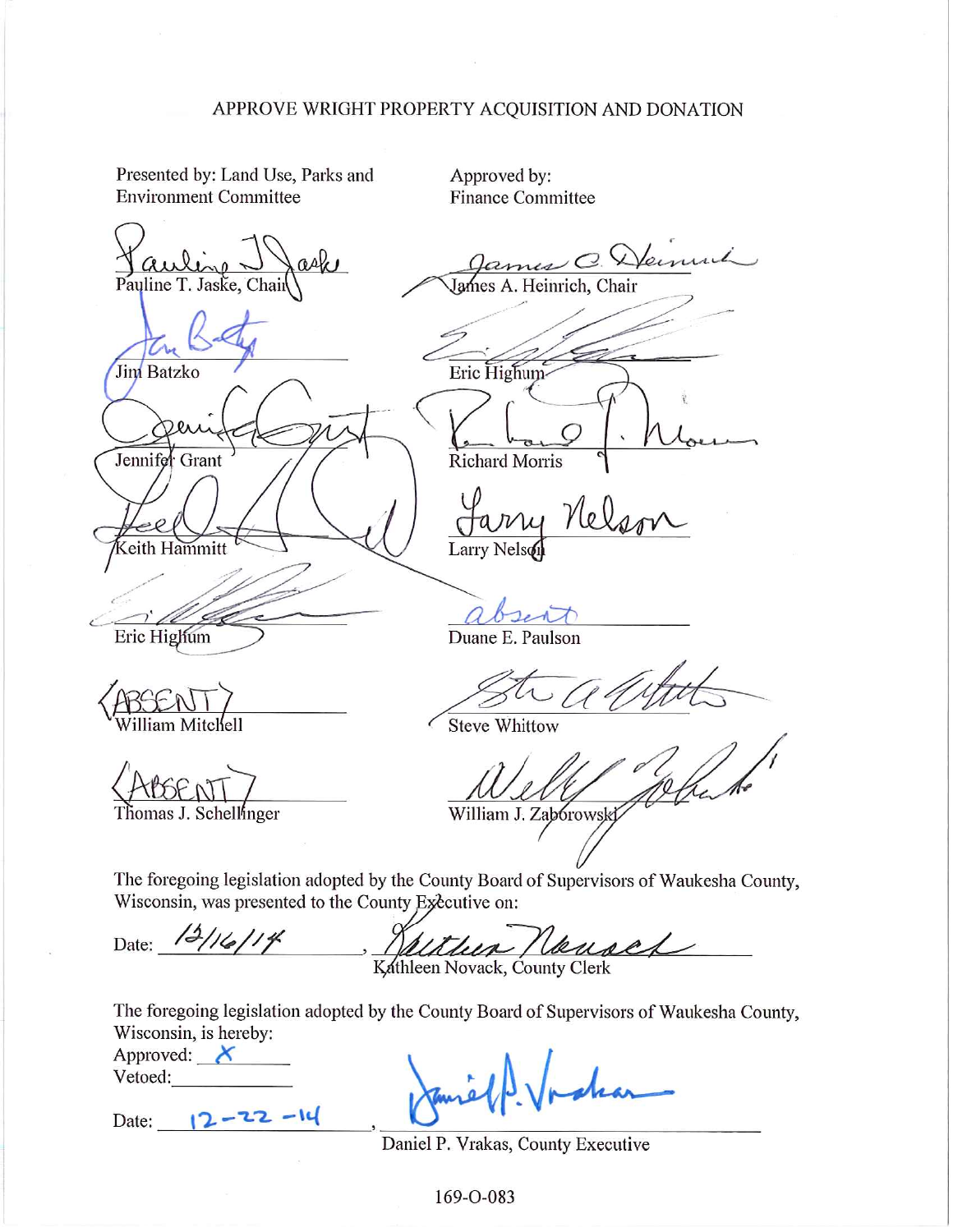